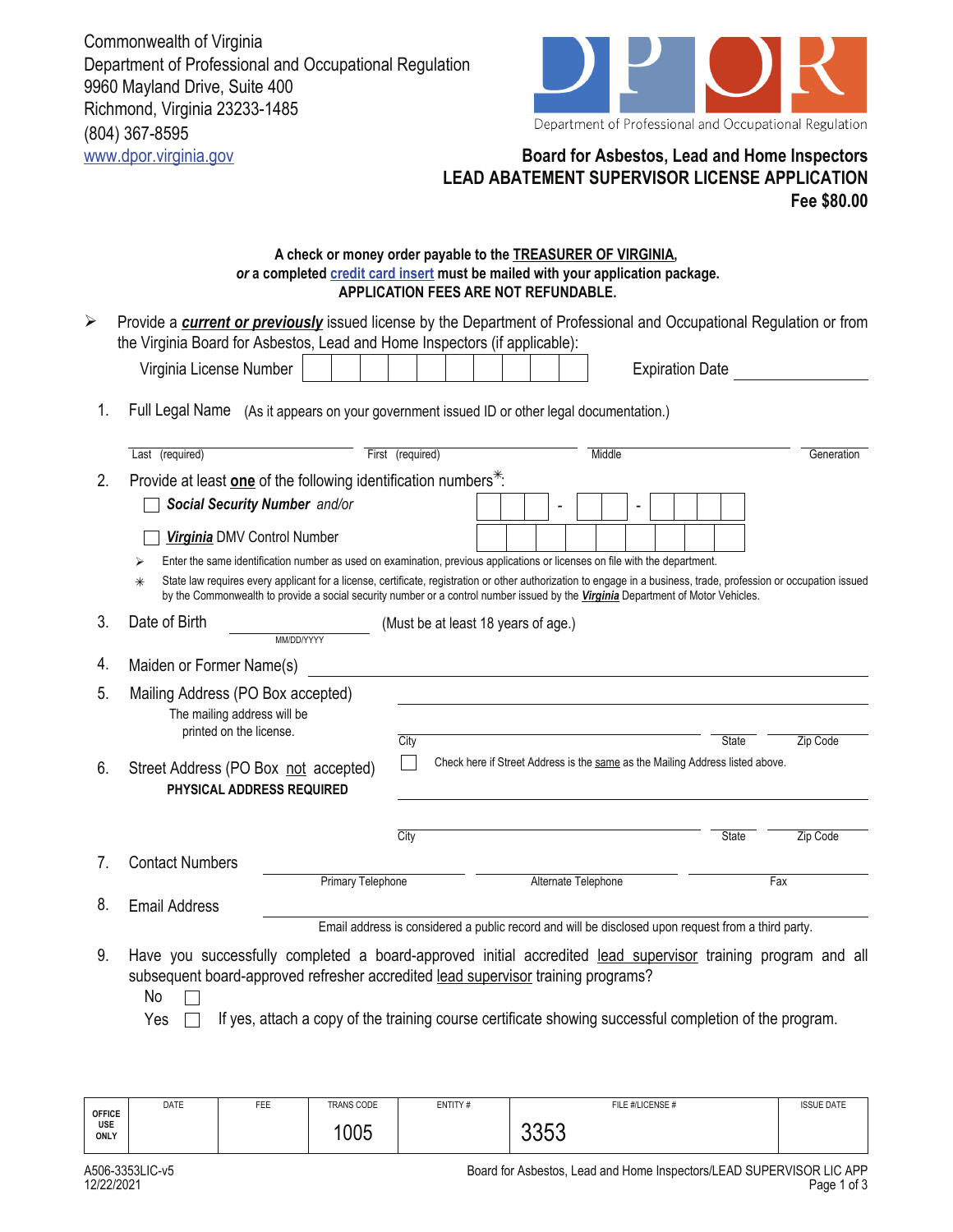10. Which of the following requirements are you using to qualify for licensure?

One year experience as a licensed lead abatement worker  $\perp$ 

Lead Abatement Worker License Number:  $\vert 3|3|5|1$ 

Two years experience in a related field (lead, asbestos or environmental remediation)

Two years experience in a building trade  $\Box$ 

*Required Documentation:* Attach a completed *Lead Experience Verification Application.* 

- 11. Do you hold a current or expired environmental remediation license, certification or registration issued by any jurisdiction (excluding Virginia)?
	- No  $\Box$
	- Yes  $\Box$  If yes, complete the following table and attach an original Certification of Licensure/Letter of Good Standing $\bullet$  from each jurisdiction:

| State/Jurisdiction | License, Certification or Registration Number | <b>Expiration Date</b> |  |  |
|--------------------|-----------------------------------------------|------------------------|--|--|
|                    |                                               |                        |  |  |
|                    |                                               |                        |  |  |
|                    |                                               |                        |  |  |

- Certifications of Licensure/Letter of Good Standing, prepared by the state board or regulatory body must include: 1) the license/ certification/registration number; 2) the initial date of licensure; 3) the expiration date of the license or renewal fee; 4) the means of obtaining licensure (i.e. exam, reciprocity, etc.) and 5) all closed disciplinary actions resulting in a violation or undetermined finding.
- 12. Have you ever been subject to a **disciplinary action** taken by any (including Virginia) local, state or national regulatory body?
	- No  $\Box$

Yes  $\Box$  If yes, complete the Disciplinary Action Reporting Form.

- A. Have you ever been convicted or found guilty, regardless of the manner of adjudication, in any jurisdiction of the 13. United States of any **felony**? *Any plea of nolo contendere shall be considered a conviction.*
	- No

Yes  $\Box$  If yes, complete the *Criminal Conviction Reporting Form.* 

- B. Have you ever been convicted or found guilty, regardless of the manner of adjudication, in any jurisdiction of the United States of any **misdemeanor** (except marijuana convictions)? *Any plea of nolo contendere shall be considered a conviction.*
	- No  $\Box$

Yes  $\Box$ If yes, complete the Criminal Conviction Reporting Form.

- 14. By signing this application, I certify the following statements:
	- I am aware that submitting false information or omitting pertinent or material information in connection with this application will delay processing and may lead to license revocation or denial of license.
	- I will notify the Board of any changes to the information provided in this application prior to receiving the requested license, certification, or registration including, but not limited to any disciplinary action or conviction of a felony or misdemeanor (in any jurisdiction).
	- I authorize the Department to verify information concerning me or any statement in this application from any person, or any source the department may desire. I also agree to present any credentials or documents required or requested by the Department.